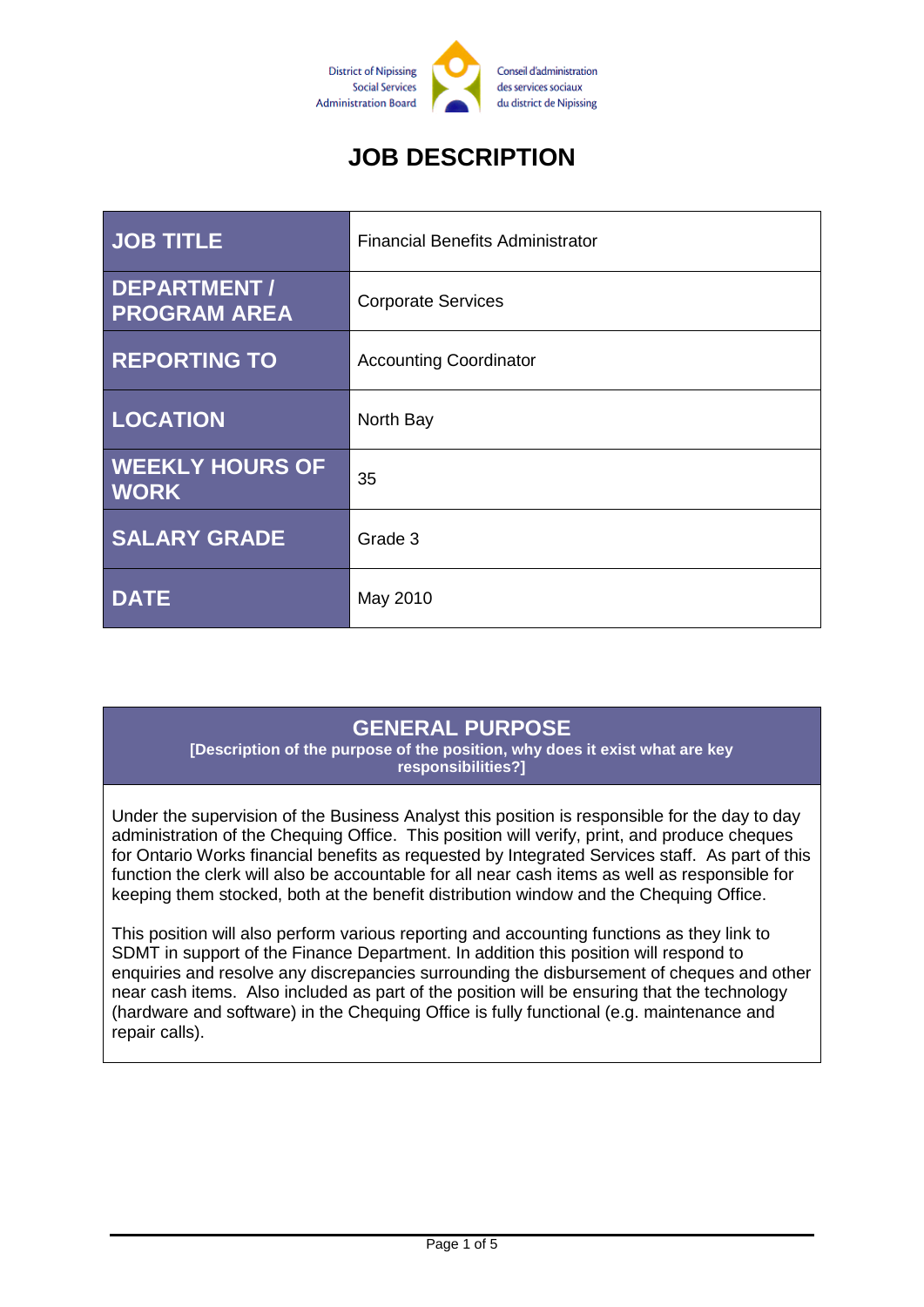| <b>KEY ACTIVITIES</b><br>[Name and list under each the key activities of the position and percentage estimate of time for<br>each section.]                                                                                                                                                                                                                                                                                                                                                                                                                                                                                                                                                                                                                                                                                                                                                                                                                                                                                                                                                                                                                                                                                                                                                                             |  |  |
|-------------------------------------------------------------------------------------------------------------------------------------------------------------------------------------------------------------------------------------------------------------------------------------------------------------------------------------------------------------------------------------------------------------------------------------------------------------------------------------------------------------------------------------------------------------------------------------------------------------------------------------------------------------------------------------------------------------------------------------------------------------------------------------------------------------------------------------------------------------------------------------------------------------------------------------------------------------------------------------------------------------------------------------------------------------------------------------------------------------------------------------------------------------------------------------------------------------------------------------------------------------------------------------------------------------------------|--|--|
| Processes Ontario Works cheques by:<br>Preparing and distributing manual cheques and drug cards as directed<br>Inputting payment details and completing file narratives<br>$\bullet$<br>Receiving Ontario Works cheques daily from the payment file and distributing<br>$\bullet$<br>as authorized<br>Ensuring the security and inventory levels of cheques, MICR toner, and<br>$\bullet$<br>manual issuance supplies<br>Responding to inquiries from staff and resolving issues as required<br>$\bullet$<br>Some work hour flexibility as an earlier start time during the monthly cheque<br>$\bullet$<br>run my be required                                                                                                                                                                                                                                                                                                                                                                                                                                                                                                                                                                                                                                                                                           |  |  |
| Performs various accounting functions by:<br>Balancing daily manual financial transactions and ensuring accurate posting<br>$\bullet$<br>to both daily and monthly registers<br>Facilitating contracts between clients and financial institutions regarding<br>$\bullet$<br>cashing benefits cheques<br>Monitoring and following up with frontline workers regarding undistributed<br>$\bullet$<br>cheques<br>Completing and verifying monthly variance reports for authorization by the<br>$\bullet$<br>Business Analyst, upon receiving authorization must advise frontline workers<br>of any required tasks cited in the variance report<br>Paying approved invoices, posting to appropriate technology system and<br>$\bullet$<br>completing file narrative<br>Processing stop payment requests and cancelled cheques as directed and<br>٠<br>completing computer documents and narrative notes<br>Correcting data from bank reconciliations<br>$\bullet$<br>Completing daily and monthly bank reconciliations by specified deadlines to<br>$\bullet$<br>ensure inclusion in the organization's bank reconciliation<br>Receiving, recording and issuing receipts and forwarding all cash payments<br>and reimbursement cheques to Accounting Clerk; completing computer<br>documents and advising appropriate staff |  |  |
| Keeps near cash items stocked by:<br>• Purchasing monthly bus passes from the City of North Bay<br>• Completing daily and monthly reconciliations for all near cash items<br>• Ordering additional gift cards, vouchers, and bus passes as required<br>• Ensuring the security of all near cash items<br>Performs the day to day administration of the Chequing Office by:<br>Maintaining and managing all machinery, equipment, and software specific to the<br>Chequing office<br>Schedules maintenance and repair calls as needed<br>Requests refills through the Business Analyst as required (e.g. MICR toner)                                                                                                                                                                                                                                                                                                                                                                                                                                                                                                                                                                                                                                                                                                     |  |  |
| As a DNSSAB employee, the position is responsible for creating, maintaining and<br>actively participating in a respectful workplace, that is free of all forms of harassment,<br>discrimination and violence.                                                                                                                                                                                                                                                                                                                                                                                                                                                                                                                                                                                                                                                                                                                                                                                                                                                                                                                                                                                                                                                                                                           |  |  |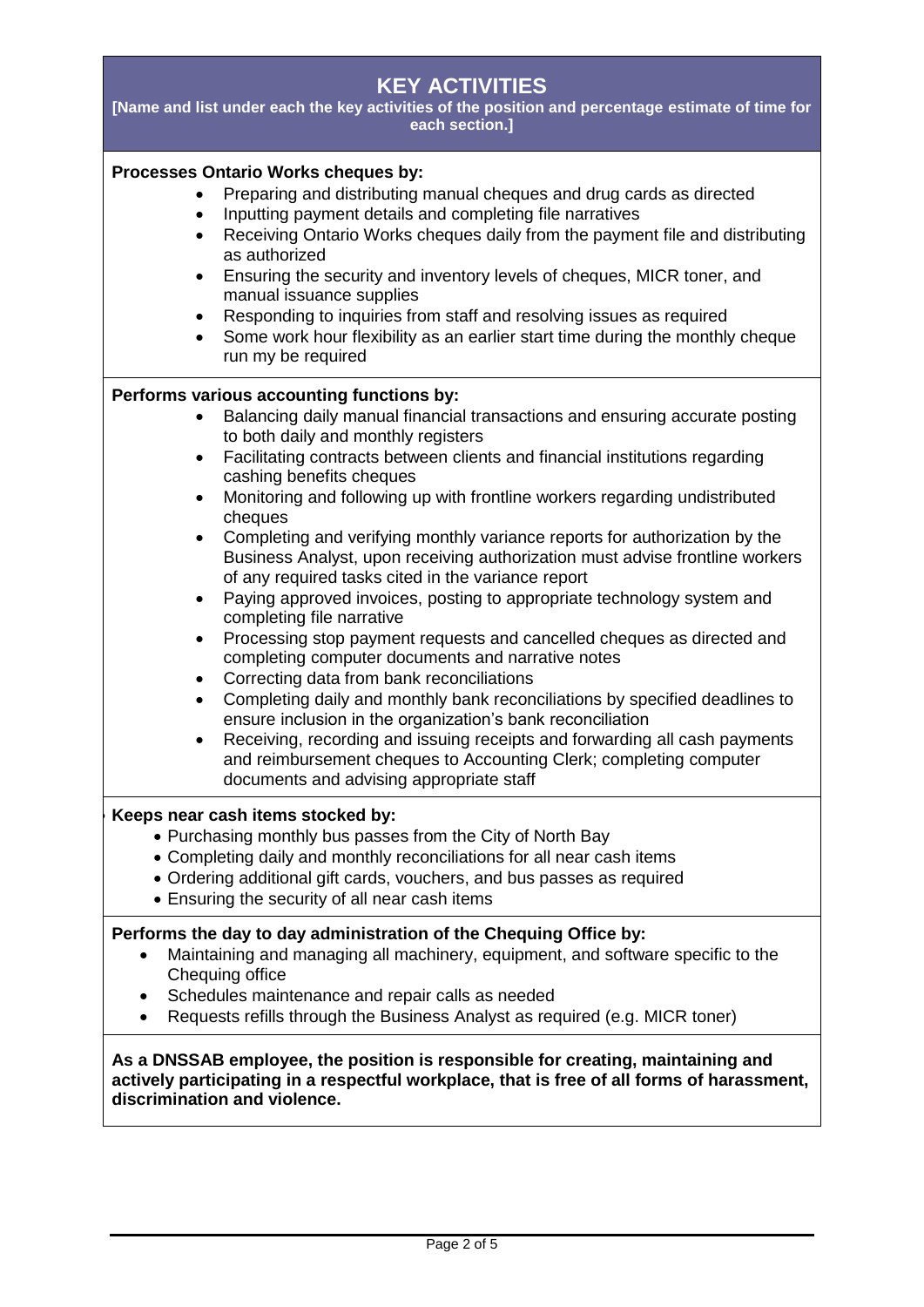# **QUALIFICATIONS**

- Completion of post-secondary certificate in book-keeping, accounting, finance or its equivalent;
- Minimum of two (2) years related experience providing financial operational supports;
- Advanced computer skills including Excel, Microsoft Word, internet and e-mail programs, and/or other related applications/systems;
- Ability to work individually and as a team player with excellent organizational and multitasking skills;
- Ability to prioritize work within a challenging fast paced environment with strict deadlines;
- Task oriented with strong attention to detail;
- Demonstrated history of regular attendance;
- Excellent customer service skills;
- Strong verbal and written English communication skills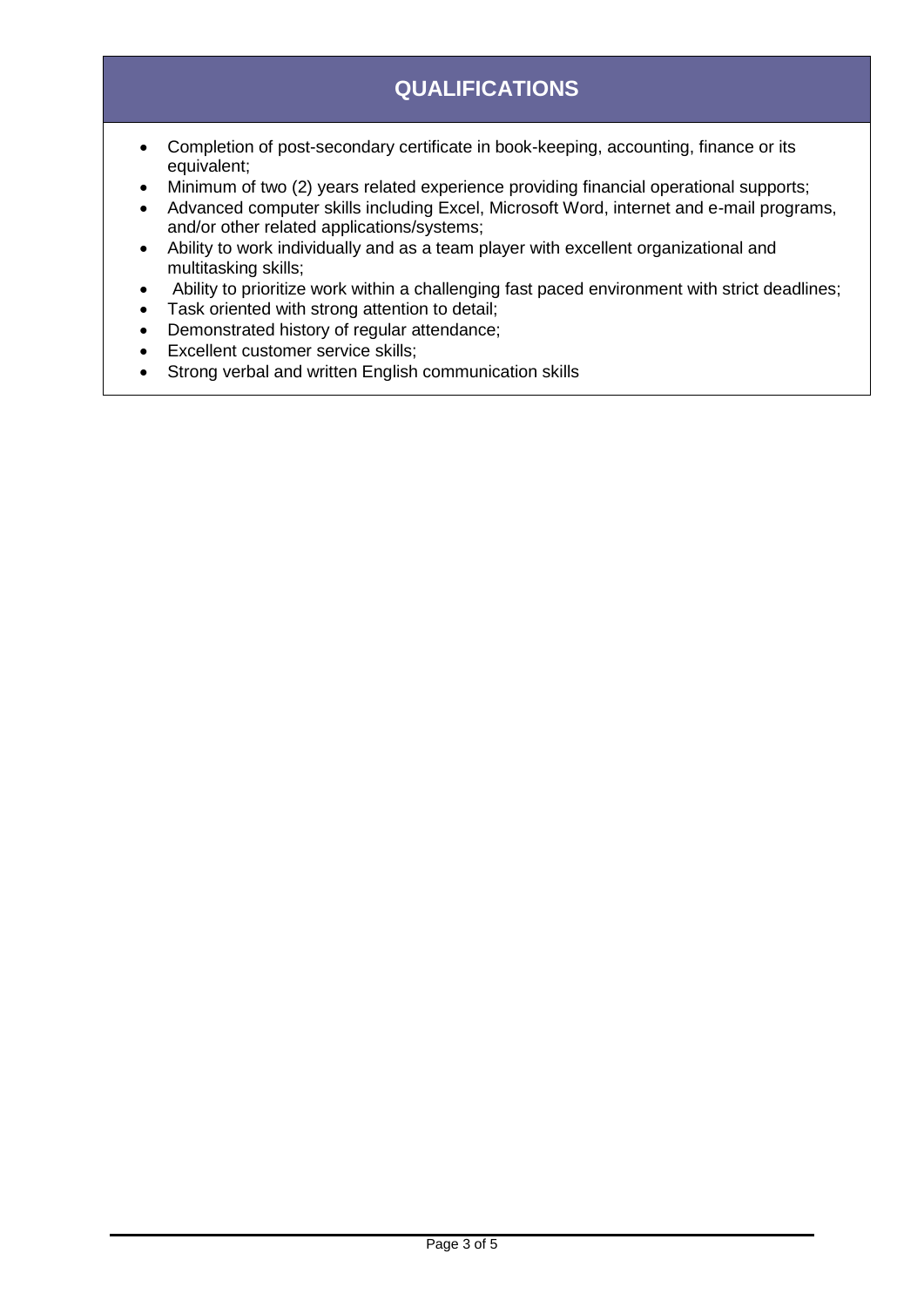## **COMPENSABLE FACTORS**

#### **KNOWLEDGE**

**[This subfactor measures the general knowledge and specialized or vocational training necessary to perform the job duties in a satisfactory manner and has no relationship to the academic achievement of an employee. The degree levels are normally expressed in terms of formal education or equivalent. Similar levels of achievement can be obtained through related experience, courses or self-improvement.]**

Undergraduate level (College) - One year or equivalent.

#### **EXPERIENCE**

**[Should be considered when the degrees of knowledge are established. It serves as a scale of measurement for the amount of practical experience that an average individual having the appropriate theoretical knowledge, specific education and specialized training, would require to be able to perform the job duties.]**

Over two years, up to and including four years.

#### **JUDGEMENT**

**[Measures the choice of action required in applying methods, procedures, or policies to complete the tasks.]**

The job requires the use of established guidelines that are well defines or detailed. There is little or no choice of action.

### **MENTAL EFFORT**

**[Measures the period of time wherein mental, visual and/or aural attentiveness is required on the job. Both the frequency and duration of the effort are to be considered.]**

Frequent periods of intermediate duration.

### **PHYSICAL ACTIVITY**

**[Measures the physical activity by the type and duration required to perform the duties.]**

Light activity of intermediate duration.

## **DEXTERITY**

**[Measures the level of dexterity required by a job. The levels of manual dexterity are determined by considering the elements of speed and/or accurate hand/eye (or hand/foot) coordination. Movements can be either fine or coarse.]**

Employee is required to perform tasks that demand the accurate coordination of coarse movements, where speed is a secondary consideration.